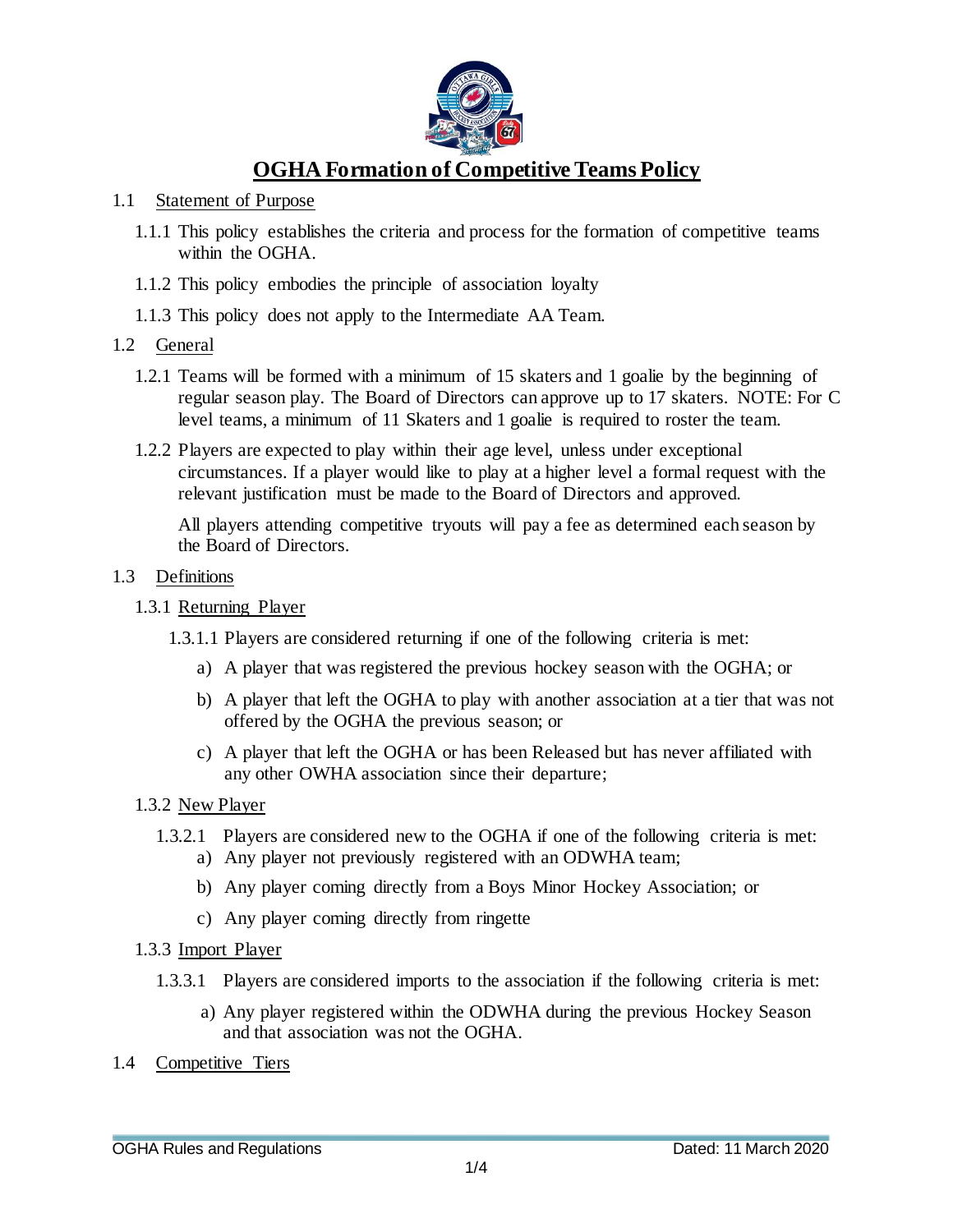

- 1.4.1 The OGHA shall form a competitive team for a given division and category as long as there is sufficient ice, interest and talent among its players to do so, as determined by the Board of Directors in consultation with the Technical Director and the coaches.
- 1.5 Tryouts Eligibility All Levels
	- 1.5.1 Returning players must register online for tryouts in advance and have paid the tryout fees in full.
	- 1.5.2 Import and new players trying out for any OGHA Competitive team (AA and below) may register with the proper paperwork (eg: Permission to Skate/Release) at the door or have submitted electronically all forms to the OGHA Registrar 24 hours prior to the start of the tryouts and have paid the tryout fees in full.

## 1.6 Tryout Attendance

- 1.6.1 Though it is not compulsory to begin tryouts at the highest tier within each level, it is recommended that players attend a higher tiered tryout within the same level to have exposure to the expected pace of the tryout and to be seen by the next tier coach who will be present to begin the assessment for their team.
- 1.6.2 Once a player begins tryouts, it is expected that the player continues to attend tryouts at that tier until they are released or tryouts at that tier are completed.
- 1.6.3 If a player is requested to "sit" from a tryout by the Head Coach for evaluation purposes, the player is not obligated to attend the session. Head Coaches MUST notify the OGHA Board in advance and provide a rationale for any such absences. .
- 1.6.4 Players are obligated to attend a minimum number of tryout sessions to become eligible for a competitive team. If a player is unable to attend 60% of the tryout time (on-ice), OGHA Board approval is required prior to offering the player a roster spot.
- 1.7 Player/Goalie Evaluation Process
- 1.7.1 Tryouts will be conducted by a selection committee made up of independent evaluators that will include the team's assigned head coach and the Technical Director.

Note : Independent evaluators are defined as individuals with the appropriate hockeyknowledge who do not have previous knowledge of the players nor coaching history with the Head Coach.

- 1.7.2 The OGHA will provide the appropriate number of independent evaluators for each session to ensure efficient and effective running of the tryouts and selection of the best players for that level.
- 1.7.3 At the end of each session the scores from ALL evaluators will be reviewed and provided to the board of directors.
- 1.7.4 During the evaluation process, some players may not make a tier that they are trying out for and will be required to try out for a lower tier. *No scores* from a previous tier shall be utilized or calculated for rankings at a lower tier.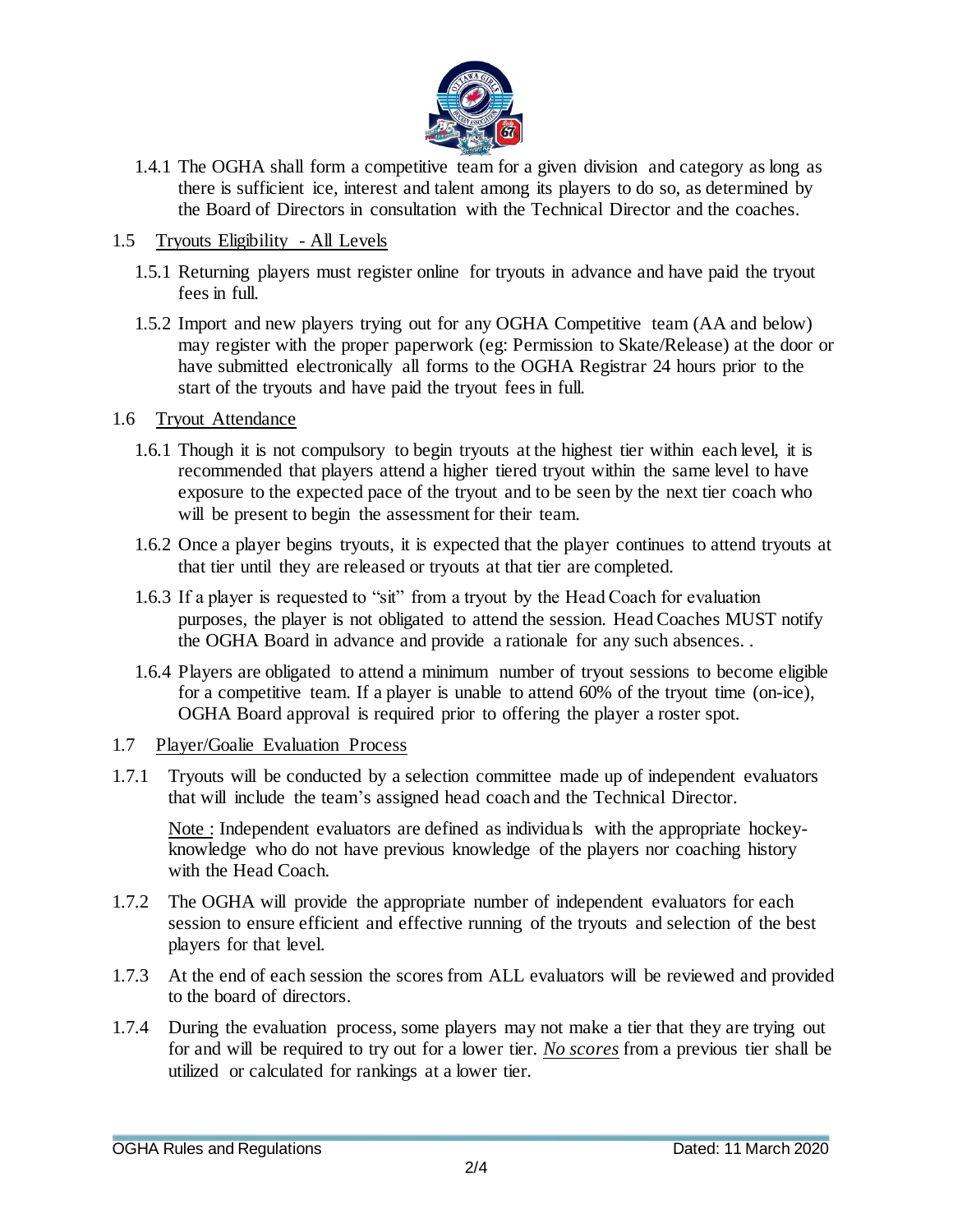

- 1.7.5 If a player is cut and moves to a lower tier, the evaluation process is re-started. Every child must be successful at the tryout in order to be placed on a competitive team.
- 1.7.6 In the event that a player cannot attend tryouts due to circumstances beyond their control, e.g. illness and injury, the Board of Directors reserves the right to utilize evaluations from previous coaches and tryout sessions.
- 1.8 Selection of Teams
	- 1.8.1 The selection of teams shall be monitored by an OGHA Board member and the Technical Director.
	- 1.8.2 In those situations where a parent coach has been selected for a competitive team, the Program Committee has made an assessment in advance that the Coach's daughter would be appropriately placed on that level of team. However, there are no guaranteed roster spots for any child of a named coach.
	- 1.8.3 All rosters (Players, Asst. Coaches, Bench and On-ice staff) will be vetted and approved by the Board prior to the Registrar rostering the team.
	- 1.8.4 AA Teams
		- a. There can only be a maximum of three (3) import players, including goalies, for selection at the AA level;
		- b. There will be no preference given to minor players over major players at AA. All players trying out at AA will be considered for making each AA team.
		- c. There is no restriction on the number of new players that can be rostered on the AA Teams;
		- d. For imports to be considered for selection to a AA team, they must achieve an overall evaluation score that places them within the top six (6) forwards OR the top four (4) defence positions. This ranking is based upon equal weighting of all the session evaluators : independent evaluators and head coach.
		- e. The approval of any import players rests with the OGHA Board of directors.

### 1.8.5 Below AA Teams

- a. Up to a maximum of three (3) import players, including goalies, may be selected over the entirety of the divisions (not team) ranked below AA. However, the higher ranked team(s) in each division will have the first choice of these players. Thus, if the higher ranked team selects the maximum allowable number of import players for that division, the lower ranked team(s) will not be eligible to select any import players, with the exception of C teams where imports can be used to complete a team to make it viable to roster
- b. There will be no preference given to minor players over major players at all levels below AA. All players trying out at all levels will be considered for making each team.